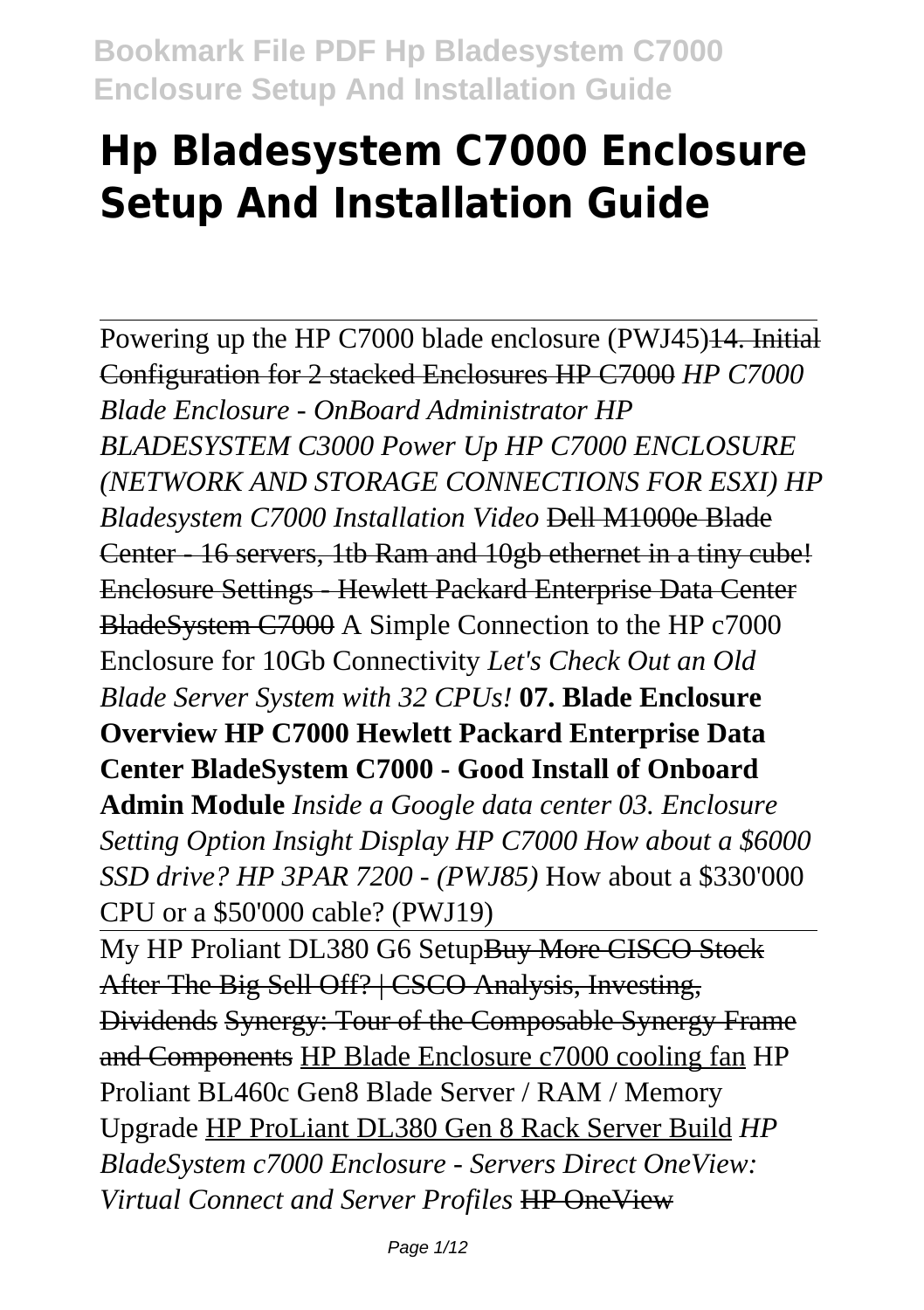Configuration Demo and Tutorial *Virtual Connect Configuration Tutorial Powering a HPE BladeSystem c7000 Fan ~ 70 Watts* HP C7000: Taking a look at some faulty blades (BL490C G6, BL460c G8) - MHDC 002 *hp c7000 chassis \u0026 HP BL460c Gen9* Updating a BladeSystem c7000 with HP Smart Update Manager 5 *Hp Bladesystem C7000 Enclosure Setup*

Page 15: Installation. The HP BladeSystem c7000 Carrier-Grade Enclosure is intended for installation into a Central Office or similar telecommunications environment. The HP DC Power Supply, cable management system, and seismic brace are intended for use in the HP BladeSystem c7000 Enclosure and HP Carrier-Grade rack.

## *HP BLADESYSTEM C7000 SETUP AND INSTALLATION MANUAL Pdf ...*

The HP BladeSystem c7000 Enclosure (referred to as the enclosure) can be used in a rack -free environment. The following conditions must be met when performing a rack -free installation: •A fully-populated enclosure can weigh up to 217.7 kg (480 lb). The object supporting the enclosure must be able to withstand this weight.

## *HP BladeSystem c7000 Enclosure Setup and Installation Guide*

Hp Bladesystem C7000 Enclosure Setup A BladeSystem c7000 enclosure holds up to 16 server and/or storage blades plus redundant network and storage switches. It includes a shared, multi-terabit High-Speed Mid-Plane for Wire-Once connectivity of server blades to network and shared storage. Power is delivered through a pooled power backplane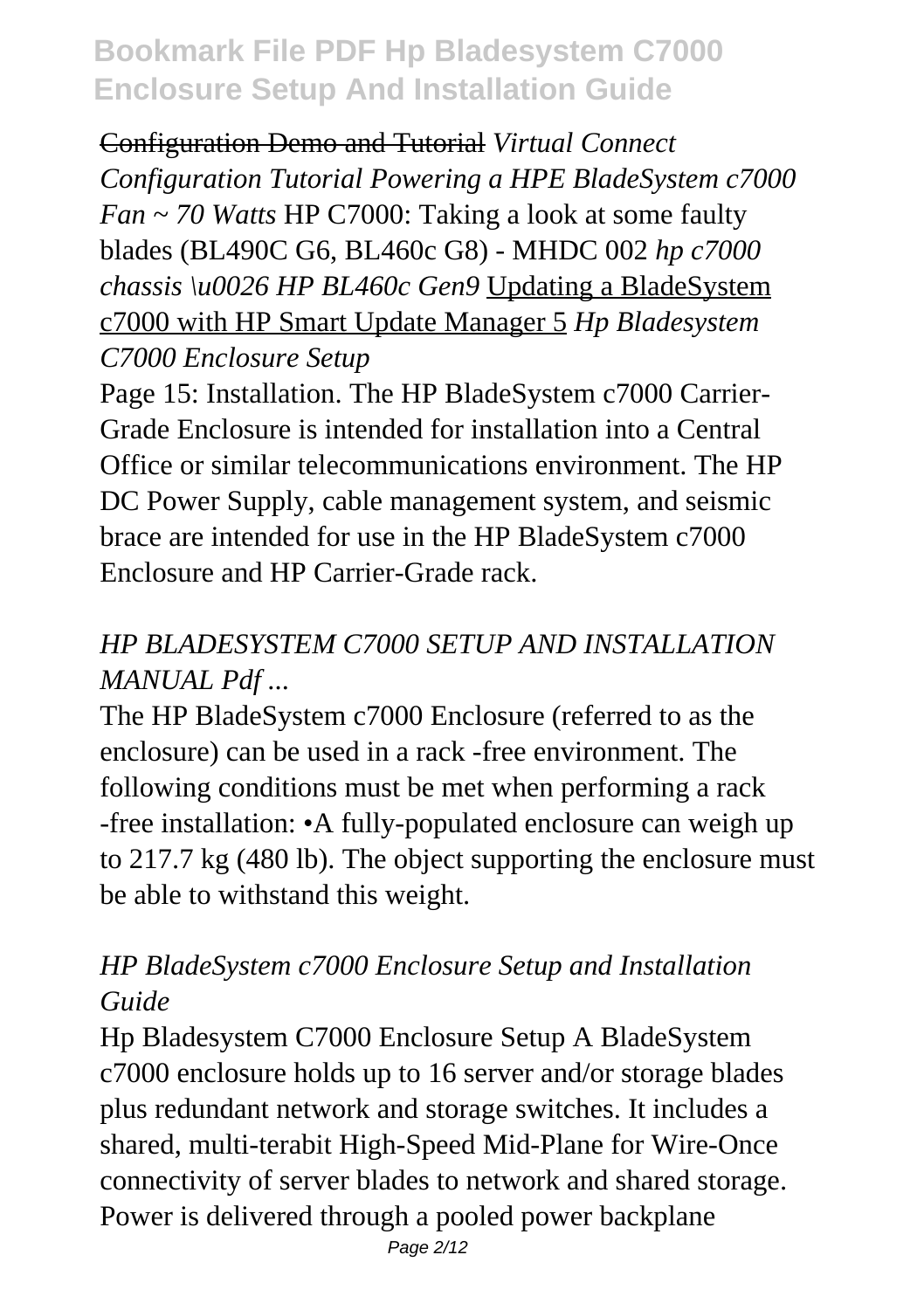## *Hp Bladesystem C7000 Enclosure Setup And Installation Guide*

The HP BladeSystem c7000 Enclosure (referred to as the enclosure) can be used in a rack-free environment. The following conditions must be met when performing a rack-free installation: •A fully-populated enclosure can weigh up to 217.7 kg (480 lb). The object supporting the enclosure must be able to withstand this weight.

## *HP BladeSystem c7000 Enclosure Setup and Installation Guide*

Installation Installation overview To set up and install the enclosure: Disassemble the enclosure ("Disassembling the enclosure" on page 21). For rack-free installations ("Rack-free installation" on page 24), set up the enclosure on an appropriate surface, then install the rear cage and enclosure components.

## *HP BLADESYSTEM C7000 SETUP AND INSTALLATION MANUAL Pdf ...*

HP BladeSystem solutions start with a BladeSystem c7000 Enclosure, optional c7000 hot-plug power supplies, HP Active Cool Fans, and an optional redundant BladeSystem Onboard Administrator module. Once the enclosure has been selected, the following

## *HP BladeSystem c7000 Enclosure*

HP c7000 Enclosure overview. The HP BladeSystem c7000 Enclosure goes beyond just Blade servers. It consolidates server, storage, networking and power management into a Page 3/12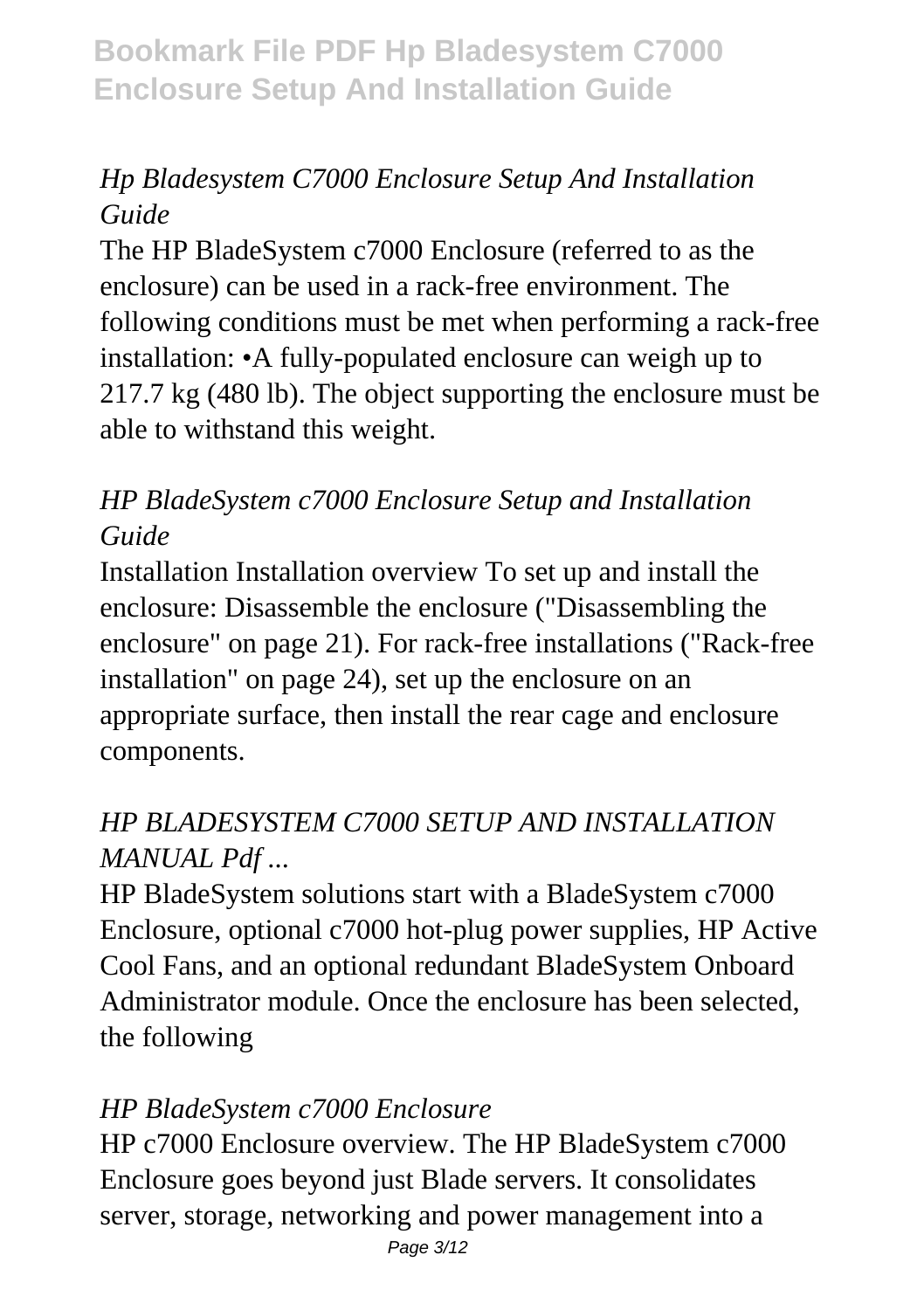single solution that can be managed as a unified environment. The BladeSystem c7000 enclosure provides all the power, cooling, and I/O infrastructure needed to support modular server, interconnect, and storage components today and throughout the next several years.

*HP c7000 Blade Enclosure Configuration - wojcieh.net* The HP BladeSystem c7000 enclosure, announced in June 2006, is the first enclosure implemented using the BladeSystem c-Class architecture. It is optimized for enterprise data centers. It is designed to fit into standard size HP and third-party racks, and to accommodate the c-Class form-factor server/storage blades and interconnect modules.

#### *HP BladeSystem c-Class enclosure*

HP BladeSystem c7000 Enclosure hardware installation. Installing Onboard Administrator modules; HP BladeSystem Onboard Administrator cabling. HP BladeSystem Insight Display. HP BladeSystem c7000 2-inch Insight Display components; HP BladeSystem c3000 and c7000 3-inch Insight Display components; Insight Display overview

#### *First Time Setup Wizard | HP BladeSystem*

HP BladeSystem Onboard Administrator is the enclosure management processor, subsystem, and firmware base used to support the HP BladeSystem c7000 and all the managed devices contained within the enclosure. Onboard Administrator provides a single point from which to perform basic management tasks on server blades or switches within the enclosure.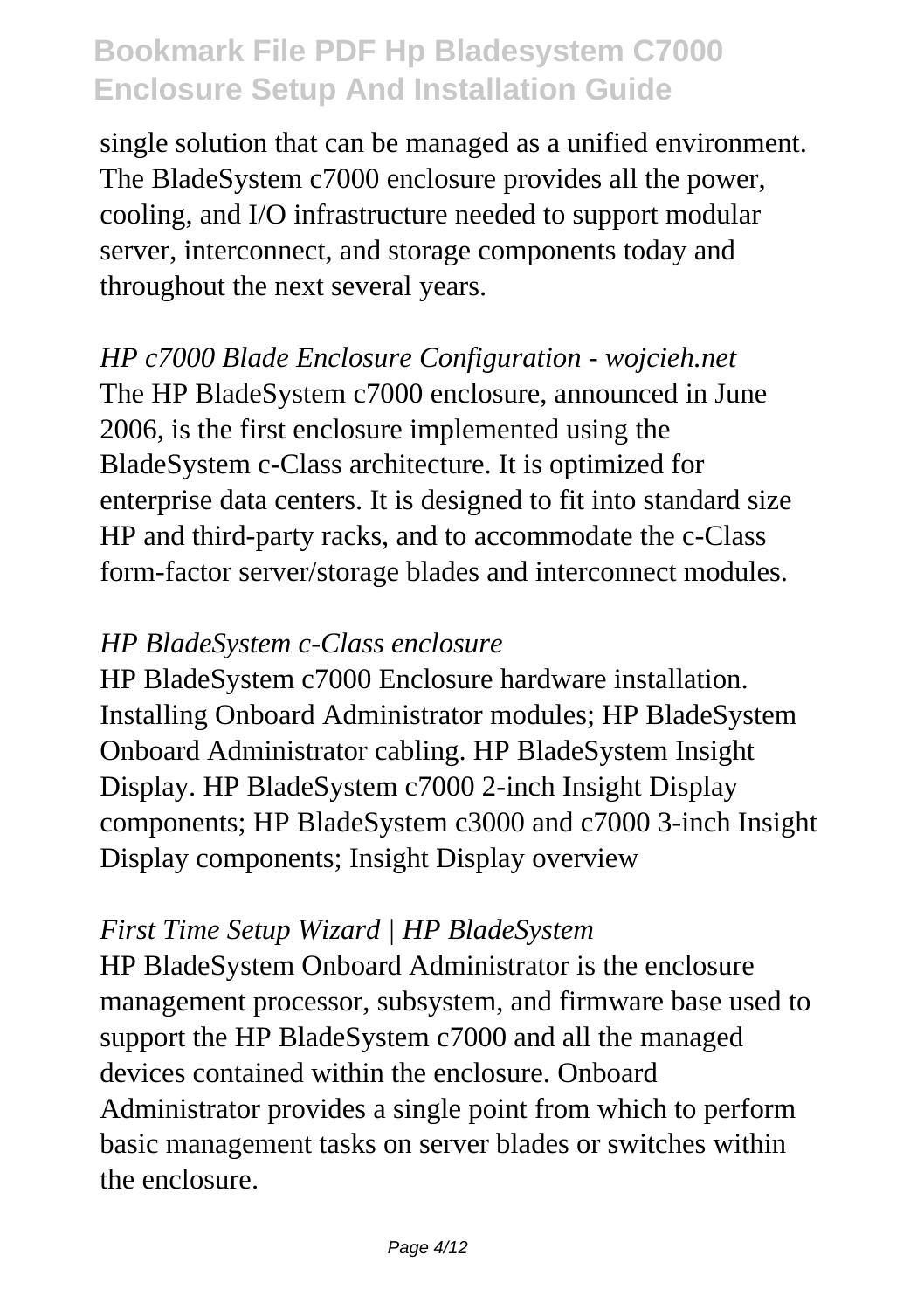## *HP BladeSystem Onboard Administrator User Guide Version 2*

HP Blade System C7000 Enclosure - Alerts Mail from onboard admin Hi everyone, i'm searching on the hp website for a while now, trying to find the event description manual for the alerts mail from the c7000 enclosure onboard admin, but without luck

#### *Solved: HP Blade System C7000 Enclosure - Alerts Mail from ...* Stacking of HP C7000 blade enclosures

*14. Initial Configuration for 2 stacked Enclosures HP C7000* HP BladeSystem c7000 Enclosure hardware installation. Installing Onboard Administrator modules; HP BladeSystem Onboard Administrator cabling. HP BladeSystem Insight Display. HP BladeSystem c7000 2-inch Insight Display components; HP BladeSystem c3000 and c7000 3-inch Insight Display components; Insight Display overview

## *Date and Time | HP BladeSystem*

HP has simplified the processes of mapping Mezzanine ports to switch ports by providing intelligent management tools via the Onboard Administrator and HP Insight Manager Software. The Onboard Administrator Guide, Enclosure Setup and Installation Guide provides detailed information on port mapping.

*HP Virtual Connect 8Gb 20-port Fibre Channel Module for c ...*

Hewlett Packard Enterprise Support Center HPE Support Page  $5/12$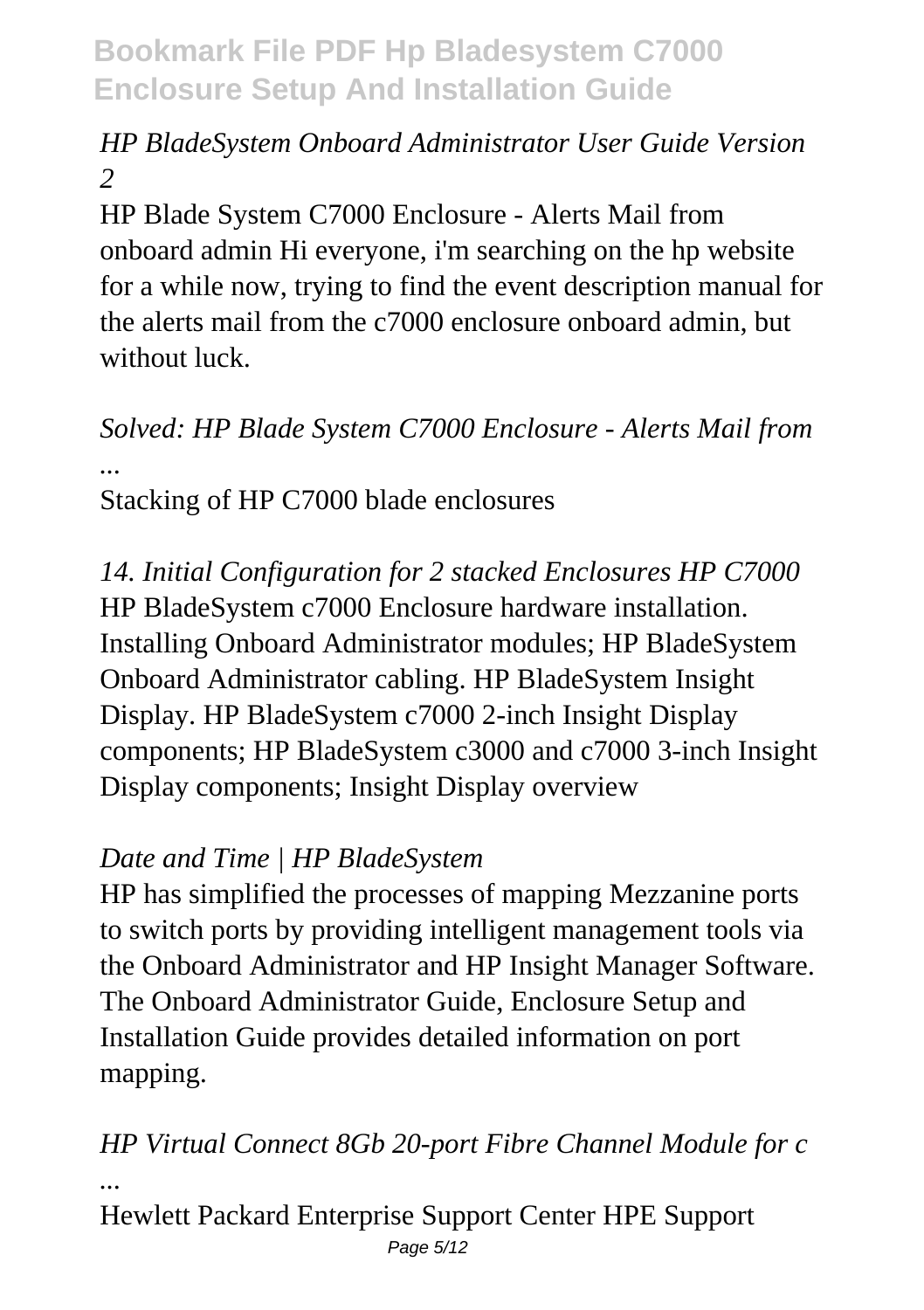Center. Search. 3 Notifications. Help. Sign in. English. Matches. Legal Disclaimer: Products sold prior to the November 1, 2015 separation of Hewlett-Packard Company into Hewlett Packard Enterprise Company and HP Inc. may have older product names and model numbers that differ from current ...

*Hewlett Packard Enterprise Support Center HPE Support Center* Blade Enclosure Overview HP C7000

*07. Blade Enclosure Overview HP C7000 - YouTube* 3) The easiest way to update a server blade using the HP Firmware Maintenance CD ISO image is to place it on a USB key and insert it into the USB port on the front of the C3000 enclosure or on the rear of the C7000 enclosure. 4) Browse to the HP BladeSystem Onboard Administrator web interface and login using the OA administrator credentials.

Powering up the HP C7000 blade enclosure (PWJ45)<del>14. Initial</del> Configuration for 2 stacked Enclosures HP C7000 *HP C7000 Blade Enclosure - OnBoard Administrator HP BLADESYSTEM C3000 Power Up HP C7000 ENCLOSURE (NETWORK AND STORAGE CONNECTIONS FOR ESXI) HP Bladesystem C7000 Installation Video* Dell M1000e Blade Center - 16 servers, 1tb Ram and 10gb ethernet in a tiny cube! Enclosure Settings - Hewlett Packard Enterprise Data Center BladeSystem C7000 A Simple Connection to the HP c7000 Page 6/12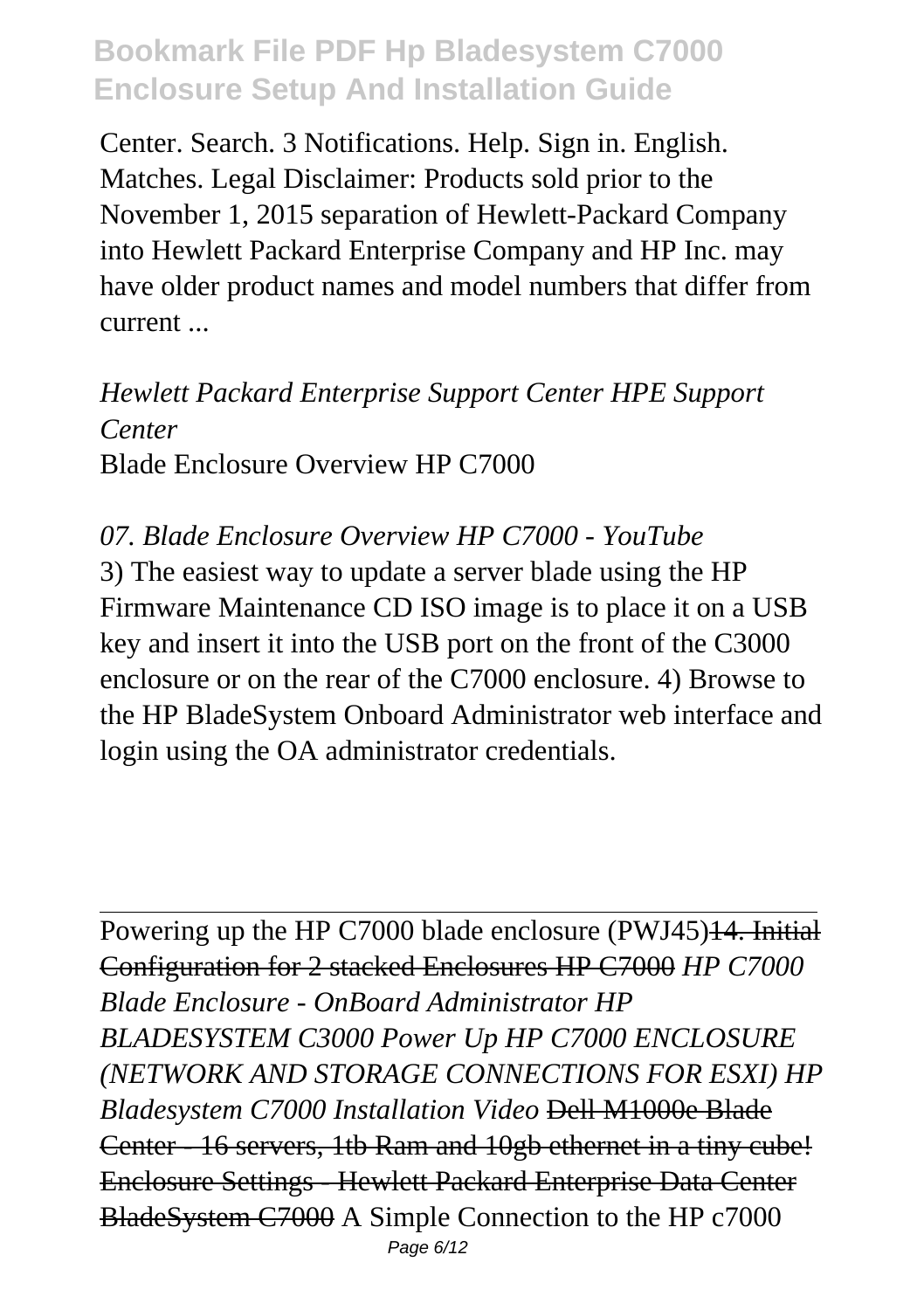Enclosure for 10Gb Connectivity *Let's Check Out an Old Blade Server System with 32 CPUs!* **07. Blade Enclosure Overview HP C7000 Hewlett Packard Enterprise Data Center BladeSystem C7000 - Good Install of Onboard**

**Admin Module** *Inside a Google data center 03. Enclosure Setting Option Insight Display HP C7000 How about a \$6000 SSD drive? HP 3PAR 7200 - (PWJ85)* How about a \$330'000 CPU or a \$50'000 cable? (PWJ19)

My HP Proliant DL380 G6 SetupBuy More CISCO Stock After The Big Sell Off? | CSCO Analysis, Investing, Dividends Synergy: Tour of the Composable Synergy Frame and Components HP Blade Enclosure c7000 cooling fan HP Proliant BL460c Gen8 Blade Server / RAM / Memory Upgrade HP ProLiant DL380 Gen 8 Rack Server Build *HP BladeSystem c7000 Enclosure - Servers Direct OneView: Virtual Connect and Server Profiles* HP OneView Configuration Demo and Tutorial *Virtual Connect Configuration Tutorial Powering a HPE BladeSystem c7000 Fan ~ 70 Watts* HP C7000: Taking a look at some faulty blades (BL490C G6, BL460c G8) - MHDC 002 *hp c7000 chassis \u0026 HP BL460c Gen9* Updating a BladeSystem c7000 with HP Smart Update Manager 5 *Hp Bladesystem C7000 Enclosure Setup*

Page 15: Installation. The HP BladeSystem c7000 Carrier-Grade Enclosure is intended for installation into a Central Office or similar telecommunications environment. The HP DC Power Supply, cable management system, and seismic brace are intended for use in the HP BladeSystem c7000 Enclosure and HP Carrier-Grade rack.

*HP BLADESYSTEM C7000 SETUP AND INSTALLATION* Page 7/12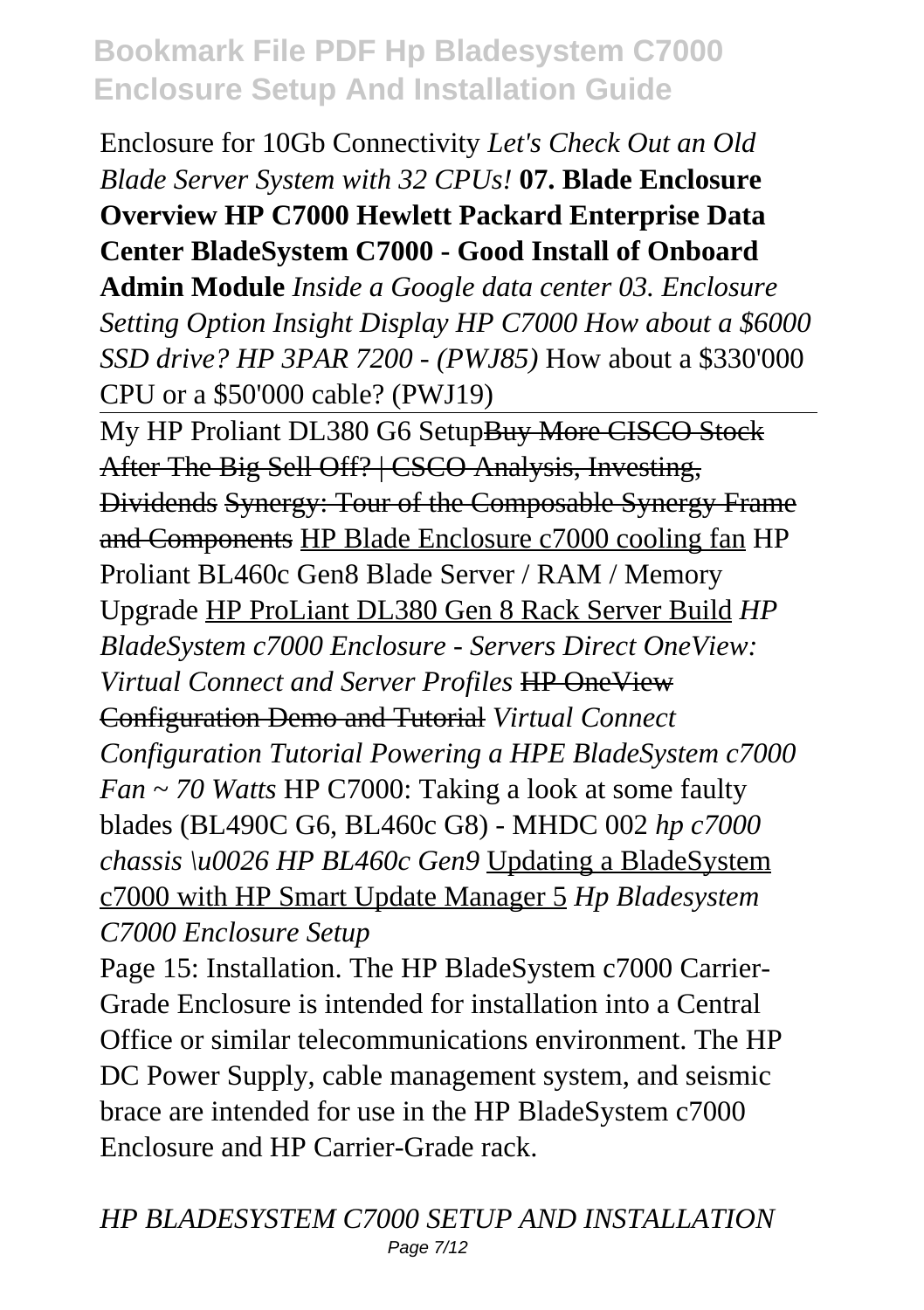## *MANUAL Pdf ...*

The HP BladeSystem c7000 Enclosure (referred to as the enclosure) can be used in a rack -free environment. The following conditions must be met when performing a rack -free installation: •A fully-populated enclosure can weigh up to 217.7 kg (480 lb). The object supporting the enclosure must be able to withstand this weight.

## *HP BladeSystem c7000 Enclosure Setup and Installation Guide*

Hp Bladesystem C7000 Enclosure Setup A BladeSystem c7000 enclosure holds up to 16 server and/or storage blades plus redundant network and storage switches. It includes a shared, multi-terabit High-Speed Mid-Plane for Wire-Once connectivity of server blades to network and shared storage. Power is delivered through a pooled power backplane

#### *Hp Bladesystem C7000 Enclosure Setup And Installation Guide*

The HP BladeSystem c7000 Enclosure (referred to as the enclosure) can be used in a rack-free environment. The following conditions must be met when performing a rack-free installation: •A fully-populated enclosure can weigh up to 217.7 kg (480 lb). The object supporting the enclosure must be able to withstand this weight.

## *HP BladeSystem c7000 Enclosure Setup and Installation Guide*

Installation Installation overview To set up and install the enclosure: Disassemble the enclosure ("Disassembling the enclosure" on page 21). For rack-free installations ("Rack-free Page 8/12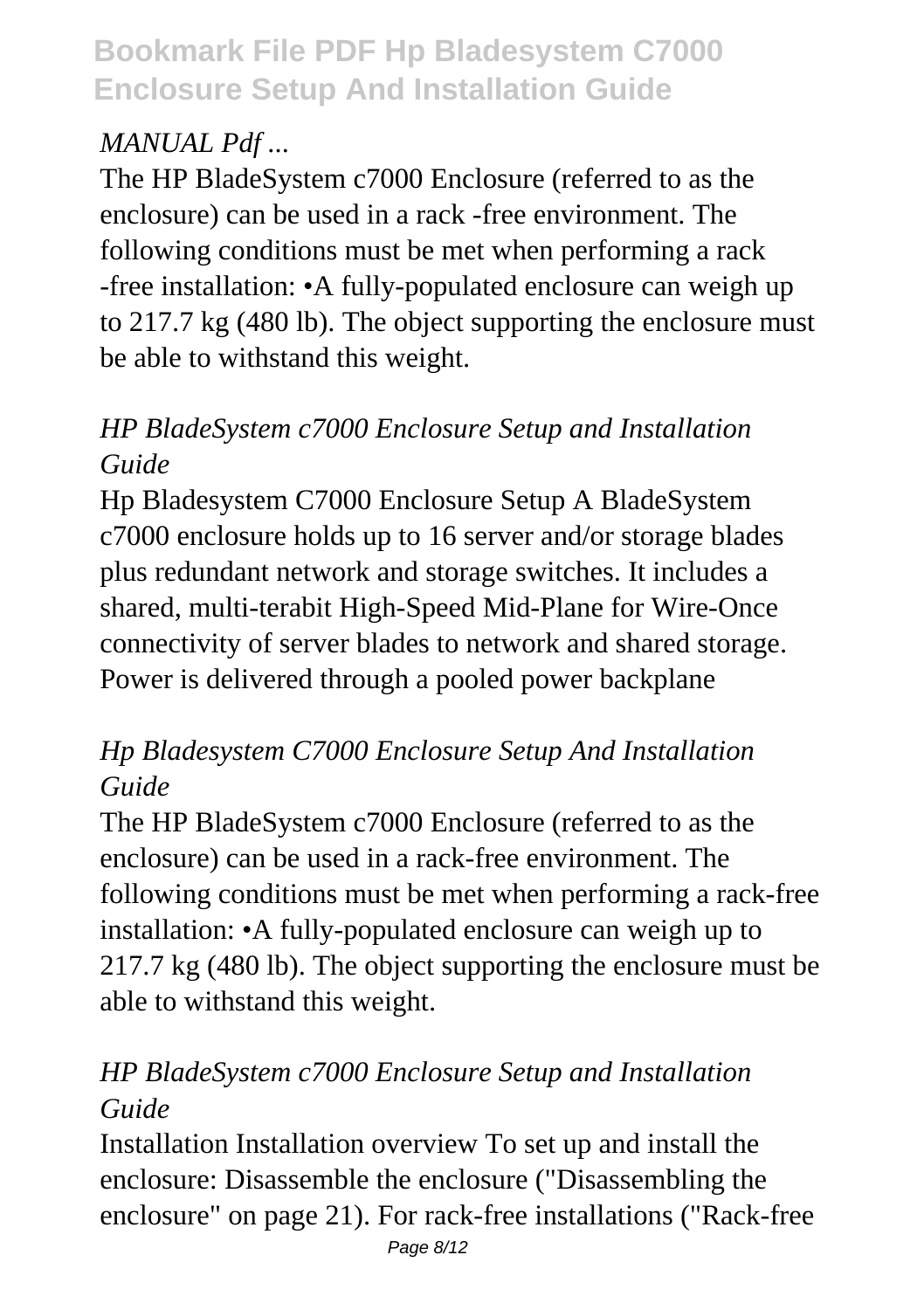installation" on page 24), set up the enclosure on an appropriate surface, then install the rear cage and enclosure components.

## *HP BLADESYSTEM C7000 SETUP AND INSTALLATION MANUAL Pdf ...*

HP BladeSystem solutions start with a BladeSystem c7000 Enclosure, optional c7000 hot-plug power supplies, HP Active Cool Fans, and an optional redundant BladeSystem Onboard Administrator module. Once the enclosure has been selected, the following

#### *HP BladeSystem c7000 Enclosure*

HP c7000 Enclosure overview. The HP BladeSystem c7000 Enclosure goes beyond just Blade servers. It consolidates server, storage, networking and power management into a single solution that can be managed as a unified environment. The BladeSystem c7000 enclosure provides all the power, cooling, and I/O infrastructure needed to support modular server, interconnect, and storage components today and throughout the next several years.

*HP c7000 Blade Enclosure Configuration - wojcieh.net* The HP BladeSystem c7000 enclosure, announced in June 2006, is the first enclosure implemented using the BladeSystem c-Class architecture. It is optimized for enterprise data centers. It is designed to fit into standard size HP and third-party racks, and to accommodate the c-Class form-factor server/storage blades and interconnect modules.

*HP BladeSystem c-Class enclosure* Page 9/12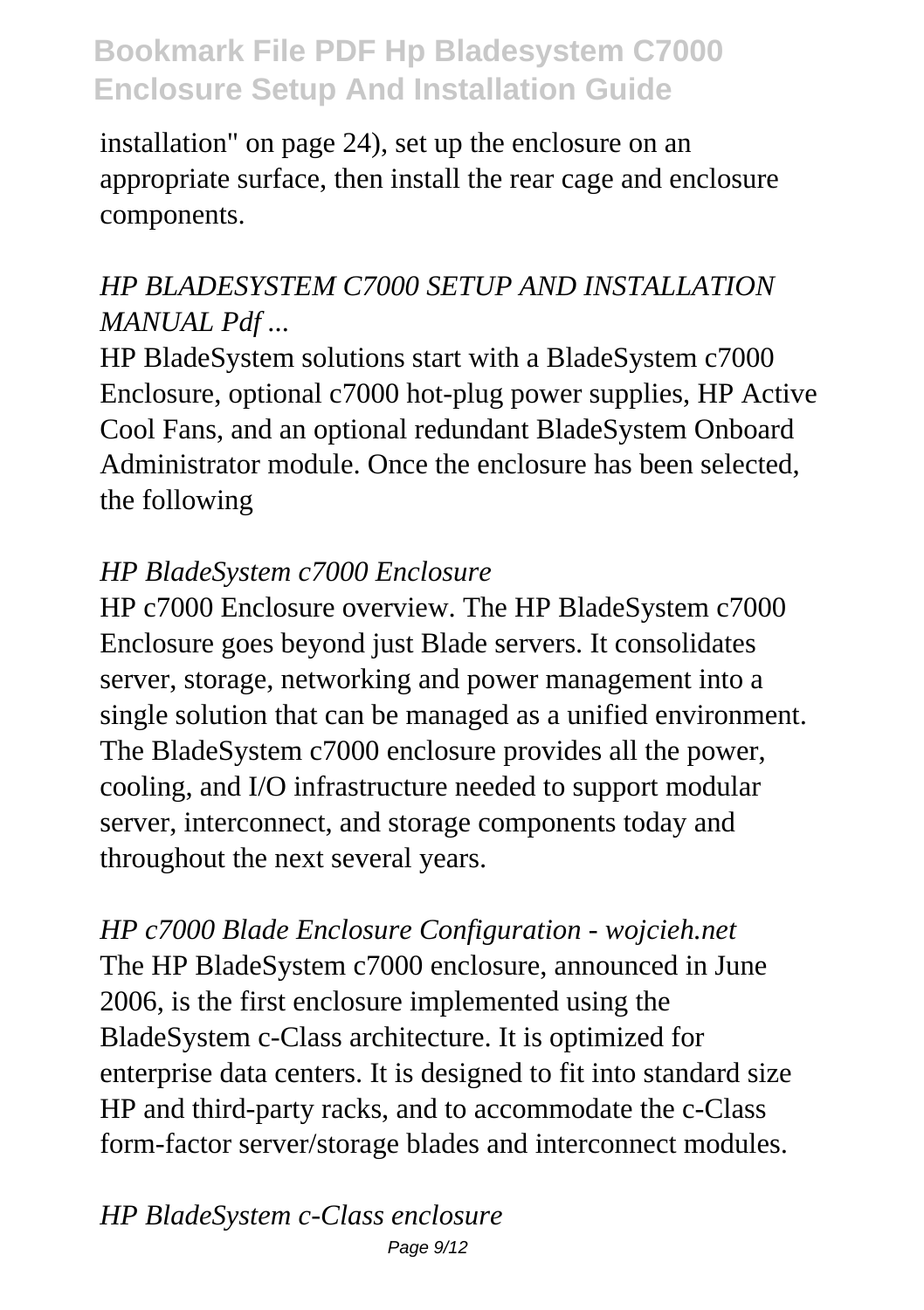HP BladeSystem c7000 Enclosure hardware installation. Installing Onboard Administrator modules; HP BladeSystem Onboard Administrator cabling. HP BladeSystem Insight Display. HP BladeSystem c7000 2-inch Insight Display components; HP BladeSystem c3000 and c7000 3-inch Insight Display components; Insight Display overview

## *First Time Setup Wizard | HP BladeSystem*

HP BladeSystem Onboard Administrator is the enclosure management processor, subsystem, and firmware base used to support the HP BladeSystem c7000 and all the managed devices contained within the enclosure. Onboard Administrator provides a single point from which to perform basic management tasks on server blades or switches within the enclosure.

#### *HP BladeSystem Onboard Administrator User Guide Version 2*

HP Blade System C7000 Enclosure - Alerts Mail from onboard admin Hi everyone, i'm searching on the hp website for a while now, trying to find the event description manual for the alerts mail from the c7000 enclosure onboard admin, but without luck.

# *Solved: HP Blade System C7000 Enclosure - Alerts Mail from ...*

Stacking of HP C7000 blade enclosures

*14. Initial Configuration for 2 stacked Enclosures HP C7000* HP BladeSystem c7000 Enclosure hardware installation. Installing Onboard Administrator modules; HP BladeSystem Page 10/12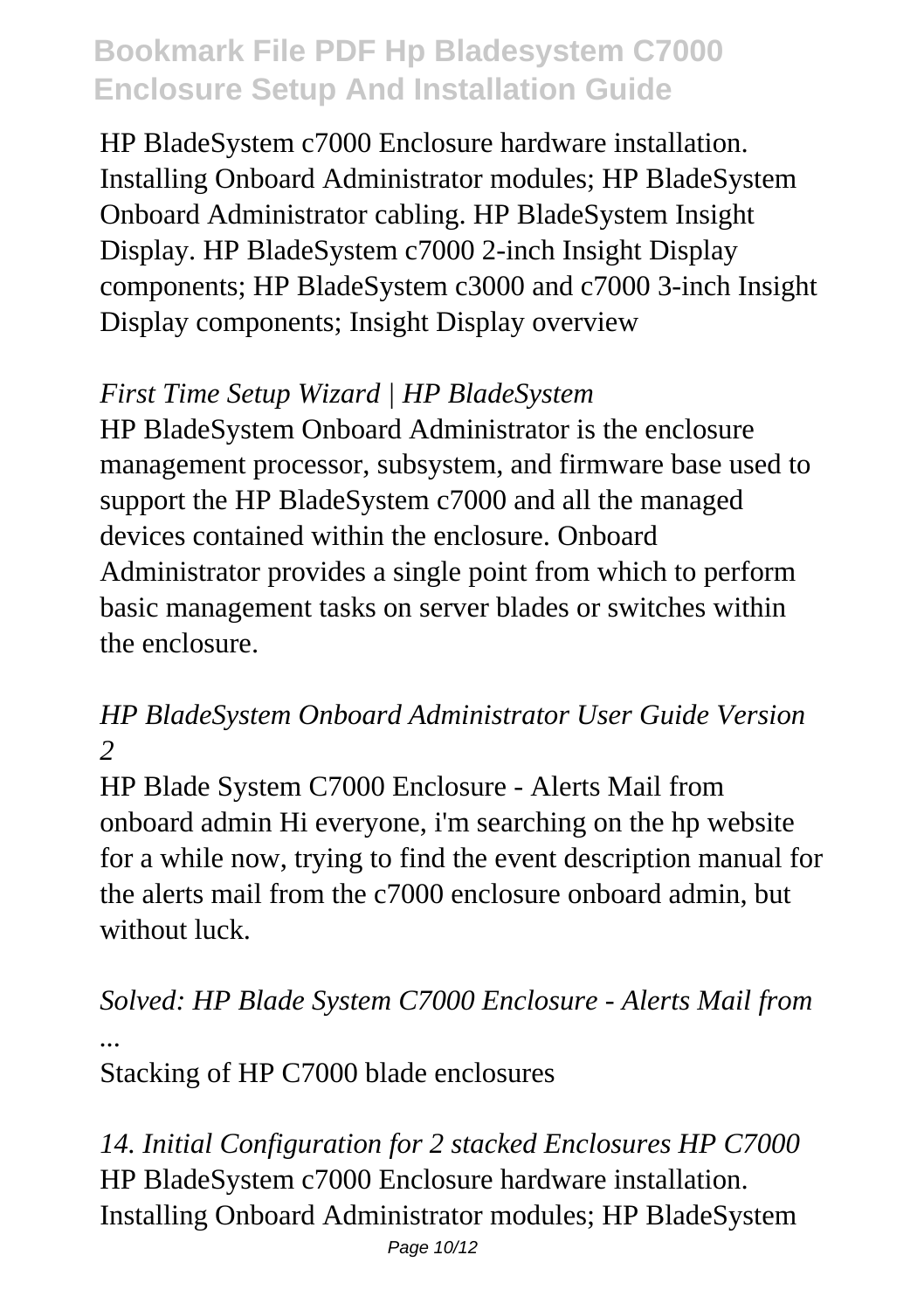Onboard Administrator cabling. HP BladeSystem Insight Display. HP BladeSystem c7000 2-inch Insight Display components; HP BladeSystem c3000 and c7000 3-inch Insight Display components; Insight Display overview

#### *Date and Time | HP BladeSystem*

HP has simplified the processes of mapping Mezzanine ports to switch ports by providing intelligent management tools via the Onboard Administrator and HP Insight Manager Software. The Onboard Administrator Guide, Enclosure Setup and Installation Guide provides detailed information on port mapping.

## *HP Virtual Connect 8Gb 20-port Fibre Channel Module for c ...*

Hewlett Packard Enterprise Support Center HPE Support Center. Search. 3 Notifications. Help. Sign in. English. Matches. Legal Disclaimer: Products sold prior to the November 1, 2015 separation of Hewlett-Packard Company into Hewlett Packard Enterprise Company and HP Inc. may have older product names and model numbers that differ from current ...

#### *Hewlett Packard Enterprise Support Center HPE Support Center* Blade Enclosure Overview HP C7000

*07. Blade Enclosure Overview HP C7000 - YouTube* 3) The easiest way to update a server blade using the HP Firmware Maintenance CD ISO image is to place it on a USB key and insert it into the USB port on the front of the C3000